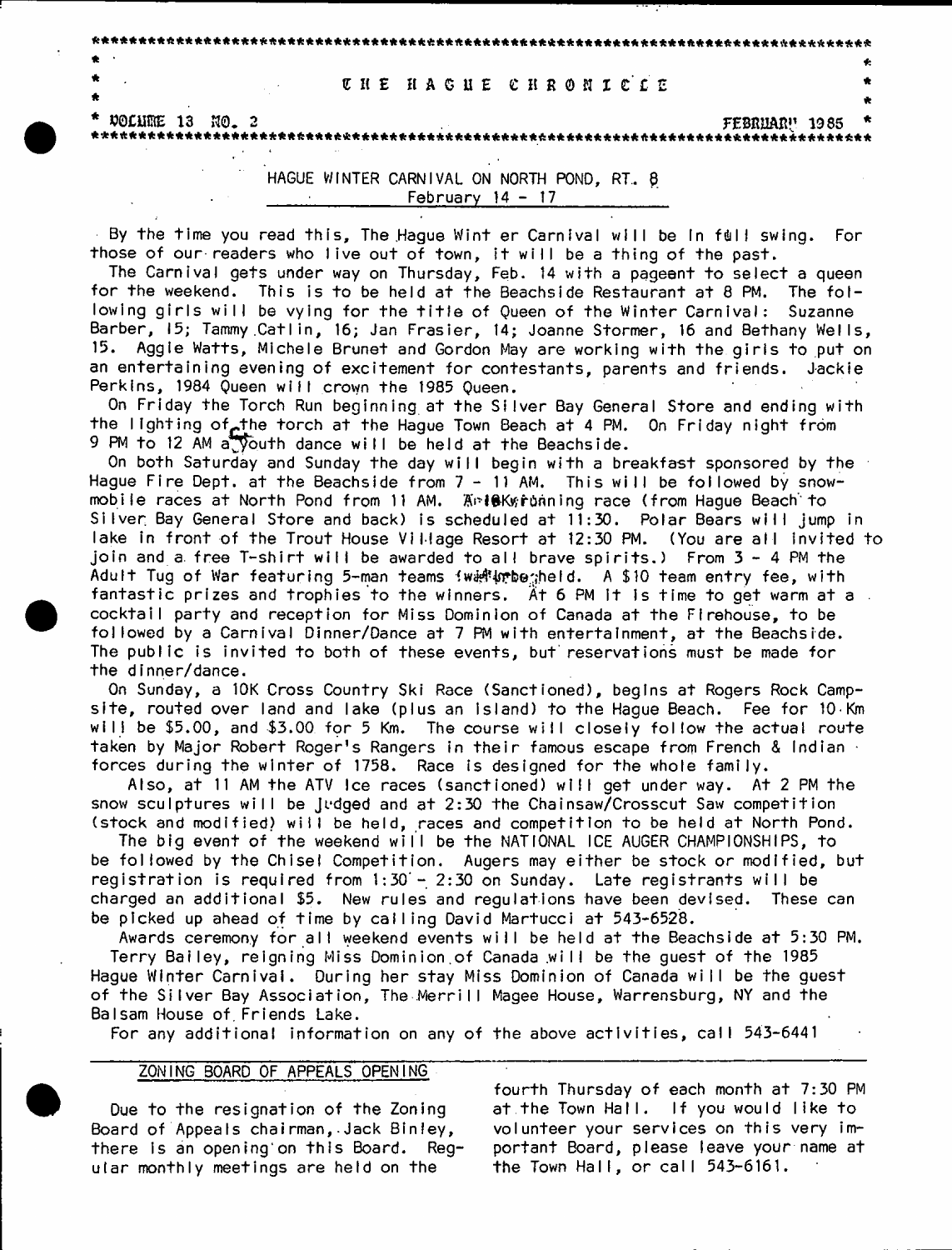#### TOWN OFFICIALS

So that our readers may know on whom to call for various services. we are printing the list of alletown officials both volunteer and salaried. Salaries indicated were appropriated in the Town Budget for 1985.

Town Supervisor (\$5200) - Richard E. Bolton

Town Board (\$1900) - Richard Frasier, Robert Patchett, Linda Coffin, James Braisted

Justice (\$3500) - Harvey Yaw Director of Finance (\$600) - Richard

E. Bolton Tax Collector (\$1300) - Maryalice -Hal I

Town Clerk (\$4150) - Maryalice Hall Assessors - Chairman (\$2700) Clif $ton$   $Frasier$ ; (\$1900) - William

Foster, David Martucci

Attorney - (hourly rate) John Silvestri

Highway Supt. (\$17,000) - Dan Belden Dog Control Officer (\$600) - Frank

Swinton Registrar of Vital Statistics (\$125) Maryalice Hall

Board of Elections Inspectors (\$65 per day) - Bertha Dunsmore, Frances Clifton, Beatsice Polino, Margaret DelSignore

Voting Machine Custodians (\$60 per day) Josephine Braisted, Henry Leach.

Board of Assessment Review (\$75 per day) - Jack Carney, Tom Stull, George Shoemaker, Frances Clifton, FIorence Smith.

Historian (\$185) - Clifton West

Zoning Administrator (\$5,000) - no appointment to date.

The following citizens serve the town of Hague in a volunteer capacity:

Health Officer - Dr. Michael Shuhlor Town Park Commission - Earl Phillips Joan Belden, Bob Hoyt

Hague Planning Board - Fred LaPann, Chr., James Broderick, Norman Strum, Jack Carney, Alison Craig, Timothy Costello, Evert Ljndquist. Zoning Board of Appeals - Ray Snyder Edna Frasier, Tom James, Everett

Lee, George Denton. (Chairman to be appointed. One opening on Board. ...dih

 $-2-$ 

#### PLANNING BOARD 2/7/85

 $\cdot$  As is customary, the 7 member Hague Planning Board had 100\$ attendance. Chairman Fred LaPann complimented the Board on its fine attendance record over the.years of service.

The stop-work order on Mr. John Pucek's property has been lifted since he has complied with the four conditions set forth by the<br>Board at the lanuary meeting. It Board at the January meeting. was noted that there is no provision for sub-dividing this property.

Attorney Dan Smith, representing Rudd Van Voorhis, has served an Article 78 on the Town Board and. The Zoning Board of Appeals concerning the removal of a portion of newly erected fence that is alleged to be in violation of the Hague Zoning regulations. Newly appointed Town Attorney, John M. Silvestri, will represent the Town at the court appearance in Elizabethtown Feb. 13, 1985.

Mr. John Butkus, of Sabbath Day Pt, will be granted a certificate of Compliance to replace his existing house with a new structure which will be no less conforming. His present sewage system will be upgraded by switching to a holding tank.

The George Burford proposed subdivision to create two lots with  $\cdot$  less than 100' of lake shore was denied by the Zoning Board of Appeals at their meeting on Jan. 28. The Warren County Board had recommended approval and the Hague Plenning Board disapproval.

### OG . . .<br>\*\*\*\*\*\*\*\*\*\*\*\*\*\*\*

Don't forget to get your entry in for a new masthead for The Hague Chronicle. Deadline is March 30, 1985. Send to Box 569, Hague, NY. (See Jan. issue or write to The Hague Chronicle for details).

2/85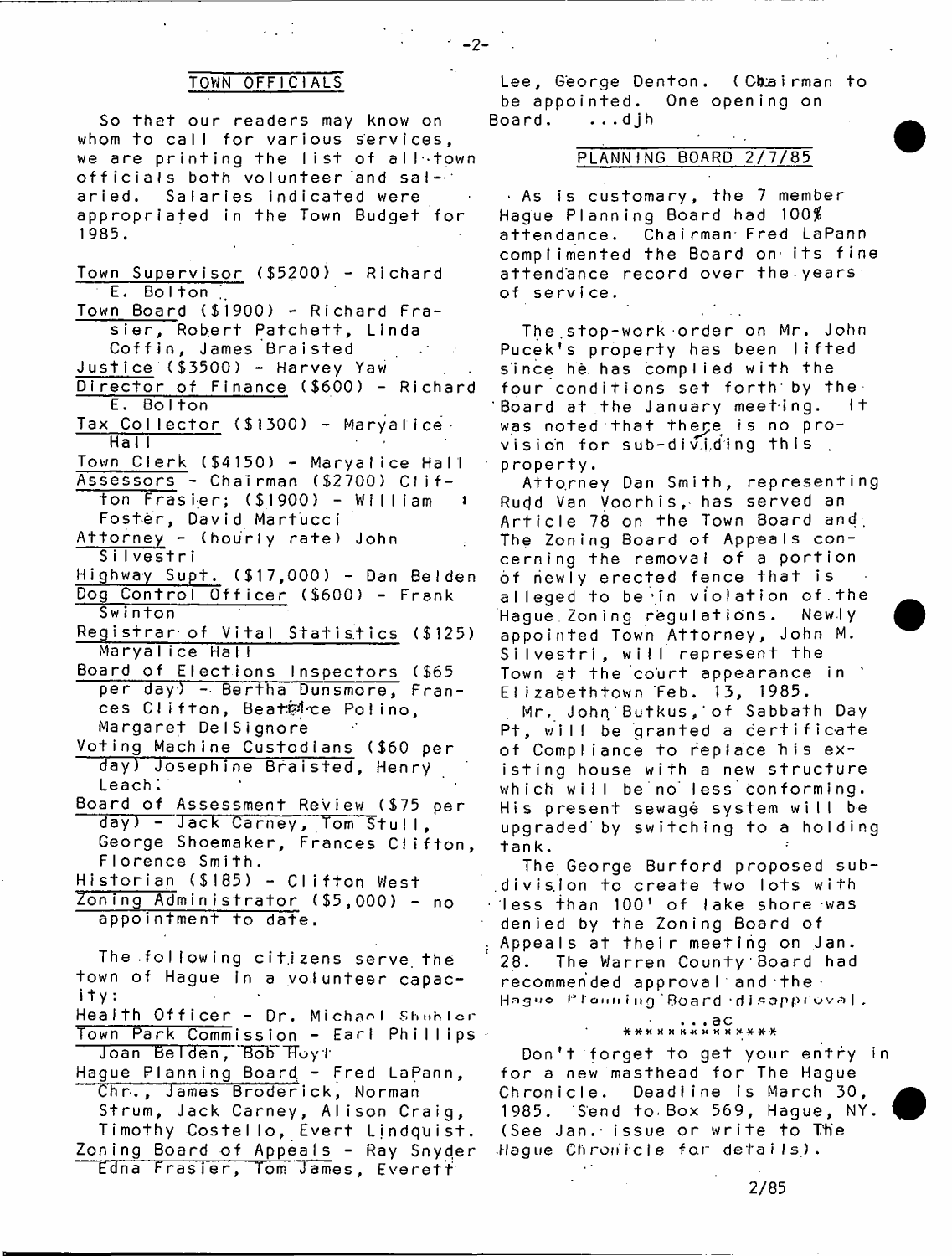A resolution was passed authorizing a public hearing to be held on Tues. Feb. 26 at 4:30 PM at the Town Hall re: local law #1: Flood Damage.Protection. At 4 PM the same date an APA representative will meet the Board to answer questions on "How the APA can help Hague." This is an open meeting and should be of interest to members of our community.

Supervisor Bolton read letters from: Clifton West, stressing need for transportation to Ticonderoga for those with none.

John Silvestri, accepting appointment as town attorney.

ENCON, granting extension of permit for "Memorandum of Understanding," allowing necessary work on streams or ditches 100' or less from roadways.

A questionnaire was received from Ed Lynch, APA, that will help in assess-. ing landowner's assistance program.

In unfinished business: Approval was granted to order new stationery. The Employees' Guide is now in the hands of the town attorney and will be presented for approval at a later date. Appointment of the Zoning Administrator was tabled. Resolution *#2* was approved by the Board allowing the Supervisor of Mighways to enter into an agreement with Warren County for snow and ice control on county roads.

 $\cdot$  Fourth Quarter report from Harvey Yaw, Town Justice, was as follows:

| M.V. cases     | 7 |
|----------------|---|
| Criminal cases |   |
| Small claims   |   |
| Conservation   | з |
| $M = 1$        |   |

Money sent to Audit Control for Oct, Nov, Dec - \$99.00.

An additional one mile of road repair on West Hague Road will bring our total appropriation to \$135,000...gl

#### SCHOOL DISTRICT TAX CODE

School District. This number should be  $\blacksquare$  No January I haw this year,<br>entered by all residents of Ticonderona . Never got above -29F at Graphite on 2/8. entered by all residents of Ticonderoga . Never got.above -2°F at Graphite on 278.<br>School District on their NYS las refurns. Severy storm missed us again - springlike School District on their NYS las refurnes. Severy sterm missed us again - springle<br>Neather as we "put the paper to bed". Equitable apportionment of state aid weather as we "put the paper to bed".<br>dependent upon the accurate entry of ... No big snowstorms - just a lot of 1 & 2. is dependent upon the accurate entry of the big snowstorms - just a lot of 1 & 2<br>The propon district tax codes to the finchers. Keeps our highway department III.c propor dish for lax codes.  $\mathbb{R}^n$ 

### TOWN BOARD - 2/12/85 PUBLIC HEARING - SABBATH DAY POINT

· 髪 30.34.34.47% → 最小资源表示 × 30.

 $\overline{0}$ n February 8, 1985 at 1 PM a Public Hearjng concerning the appIicat Ion of the Sabbath Day Point Beach Association's request for a variance to construct four removable docks 5\* by 80' on the 200' beach owned by the Association was held. Judge Susan DuBois presided and the proceedings were recorded by a stenotypist. J. Mark Noordsy, attorney for the Association, Wayne Judge and Patricia Watkins attorneys for John Carney, Sr. presented arguments for the granting of the variance; John Hall, an attorney with the Dept. of Environmental Conservation, represented EnCon...

Lyman Beeman, a vice-president of the Lake George Association spoke against the granting of a variance and Richard Bolton, Haque Supervisor, spoke in support of granting the variance prior to the admission of sworn testimony.

Michael P. White, Environmental analyst employed by EnCon, and Secretary to the Lake George Park-Commission presented prepared (written) testimony to Judge DuBois which stated, in part, "Section 646.5 of the draft amendments to Lake George Recreation Zone Requlations allows for the granting of a variance upon a demonstration of practical difficulty or significant economic injury."

The attorneys for the Sabbath Day Beach Association and for John Carney called Harvey Noordsy, President of the Association, John Carney, George Traver, property owners of land on Sabbath Day Point, and Alison Craig, real estate salesperson, to give sworn testimony concerning the impact that dock space has on the value of property.

Judge DuBois will, review the material and submit her recommendations to EnCon Commissioner Henry G.. Williams for final disposition of the question... $ac$ 

#### , WEATHER UPDATE

636 is the tax code for the Ticondorogo - Ice cov red culled lake on Febinary is.,<br>shool District. This number should be - No January thaw this year.

on the job. (They have done an excellent job for us).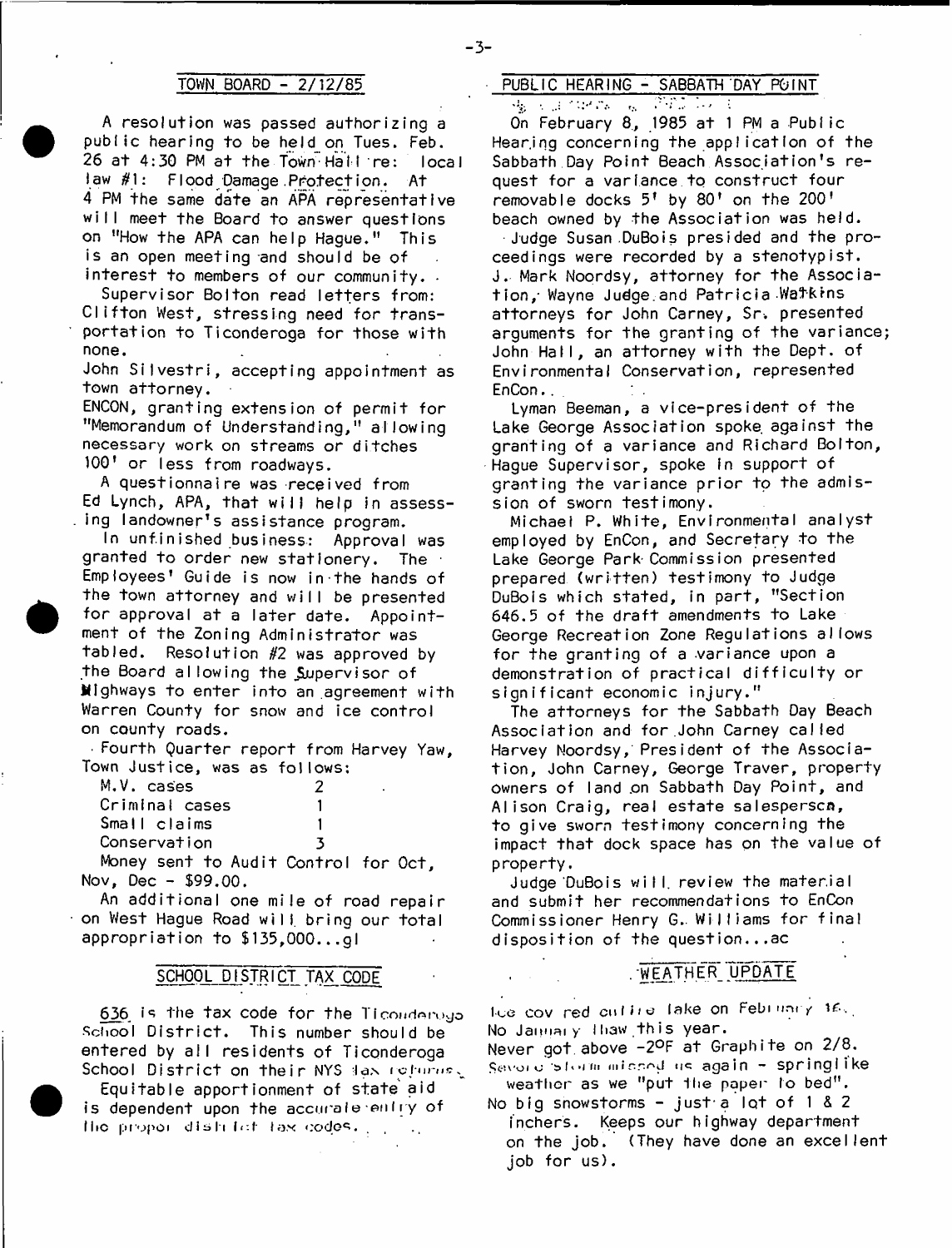$\pm$  and  $\pm$ 

## R. P. I .-F. W. I. WATER QUALITY REPORT

l-n January the Lake George Assoc, sent the 37 page report of the RPI Presh Water Institute to all the Town Supervisors, Village Mayors. and Town-Health Officers giving the results of the most recent  $38.73$ tests of water quahity. in the. Lake George shore areas. These tests are carried out by the RPI Fresh. Water Institute (FWI) located at Bolton Landing, NY according to a plan worked out by that organization and the Lake George Assoc. Fund ( LGAF).

The FW!, LGA & LGAF do not engage in corrective measures. The test results are brought to the attention of state agencies which have the responsibility (DEC & DOH) for action.

The objectives of this tate t testing program are to determine the levels of coliform bacteria in waters-adjacent to shore, to locate sources of coliform contamination to the lake, and to provide this data to the appropriate state and local agencies for action.

During the 1984 season, the FWI visited 116 sites and took 348 samples. From these samples, thenear shore water quality is very good, but serious problems e xist that require aggressive in vestigation both on site and in the near shore areas. Continued efforts in coliform monitoring are required as well as increased cooperation bet ween FWI, LGA, DOH & DEC Region 5. A main step in this effort will be State certification & for the  $FWI$  Iaboratories. Vigilance is required at all locations needing further on site investiga. tions to insure that associaled near shore problems are eliminated. During the coming months application of refined land-use data and satellite imagery will provide the needed information to develop a more direct sampling program.

The full report, which includes the results of each testing site, may ho i'cad in tho Hayue Town Hall. This program is supported by the Lake George Association Fund and The Lake George Association... $ac$ 

## TASK FORCE FOR THE FUTURE OF LAKE GEORGE-

For nearly a year the Task Force established by EnCon Commissioner Henry G. Williams and under the direction of Chairman Charles C. -Morrison, Director of Land Resources Planning for EnCon, has been collecting the vast amount of information available on the Lake George area. The Lake George Park Commission is the lead agency for development of a comprehensive plan -for the Lake George Park.

State, County and Town representatives from the 10 towns around the lake and the Lake George Assoc. are participating in the study.

A plan for the Lake George Basin will be drafted in the spring of this year and will serve as the basis for further discussion at public meetings to be held around the lake this coming summer for citizens' comments on the proposed plan...ac

#### LEGISLATIVE PAY INCREASES  $\overline{r}$

Were you aware that the members of the NYS Legislature voted themselves a 30% pay increase in a special "Lame Duck" Session in December, 1984? The legislators hoped to avoid any effective public opposition by passing the pay increase during the Holiday Season when the public's attention was elsewhere. The Committee Against Legislative Pay Increases has been organized to fight against these increases. The committee urges people to write to their legisiators about this matter. Hague's representatives are Assemblyman Neit Kelleher (voted against) and Senator Ronald Stafford (voted for), both located at the Legis- $\cdot$ lative Office Building, Albany, NY 12248.

We hope to bring you up to date on this in a future issue...djh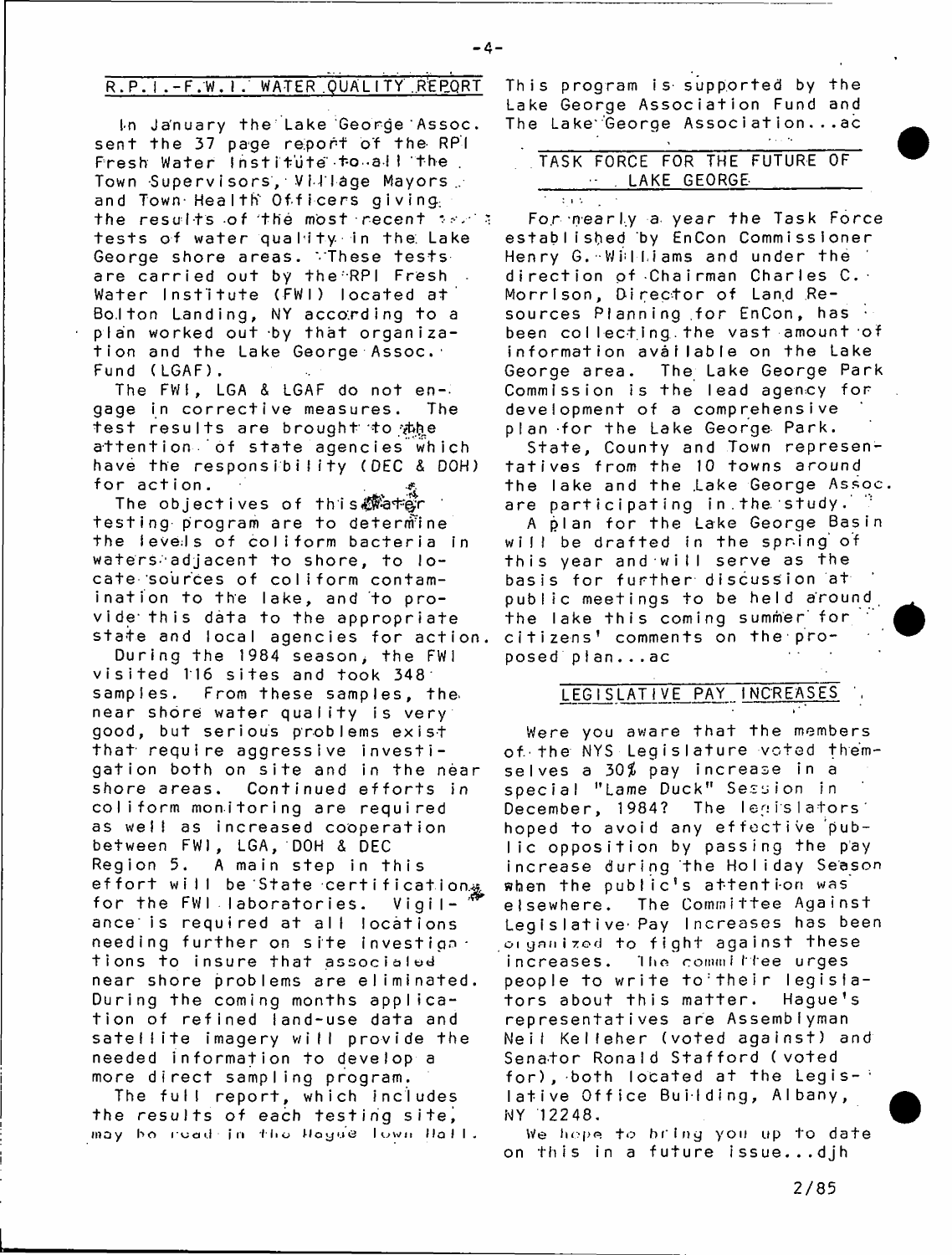- <mark>7</mark> •

WATER AND BASKETBALL DON'T MIX -February 5 th marks, the  $\overline{da}$  te of the first indoor basketball game in Ticonderoga history to be rained out. Indeed it was a disappointment to players and spectators alike. This game, between the varsity Ticondero- than Paradise as the selfish pracga Sentinels and Hornets of Plattsburgh, would decide who would remain undefeated. The reason for its cancellation was due to water on the court from spectators' feet and a leak in the roof. Desperate attempts were made by janitors and coaches but all were futile. After 28 seconds of play the game wasstopped. Fearing the safety of the players officials postponed the game referendum – I was not aware at which will be played on Feb. 16.  $\therefore$ 

THIS TIME. IT WASN'T A DRILL - On Thurs., Jan. 31 at  $11:10$  AM the fire alarm in the Ticonderoga High School went off. Students and teachers alike were surprised, as they proceeded to march outside; that there was indeed a fire in the boiler room ;: Luckily'the fire was quickly extinguished by the janitors, but because of smoke in the ventilation system and in halls, students were dismissed early. Currently the-school's heat is being supplied by its backup boiler.

DATES TO REMEMBER  $\div$  Feb. 16 - 24 Vacation. March 13 - H.S. Parent meeting; March 14 - Middle School Parent Meeting; March 15 - Elementary School.Musical: "Mary Poppins"...

| HAGUE FIRE DEPT. ANNUAL REPORT            |                       |  |
|-------------------------------------------|-----------------------|--|
| Total calls<br>Total mileage<br>Man Hours | 103<br>5.007<br>1,034 |  |
| <u>During January</u><br>$10$ calls       |                       |  |

| <b>IV CALLS</b> |  |
|-----------------|--|
| 642 miles       |  |
| 82 man hours    |  |

SUPPORT-YOUR LOCAL FIRE DEPARIMENT AND AMBULANCE SQUAD

#### SCHOOL NEWS V I EWPO INT

I read with interest the letter by Mr. Stallman concerning motor boats on Lake George. As a summer resident of Silver Bay for over 40.  $\frac{1}{2}$  years 1 most heartily agree that: nothing does more to make it less tice of some individuals who often make it impossible to hear a conversation on shore because of the loudness of their motors' exhaust. As Mr. Stallman says, something should be done to alleviate that nuisance...Paul J. Rickett

 $\mathcal{W}$  ith regard to the new school busses which were approved by the time that I was voting for diesel busses. I am not against, diesel busses, particularly since I do not know the pros and consest owning them. However, I do feel : that the taxpayers should have." been aware at the time, of the'. type of busses that were being. purchased.. I would also like to suggest that since NY State now has a mandatory seat beit law for private cars, the Ticonderoga School System should seriously consider having seat belts installed in these new busses. Not only would it be safer for the students but it would be a tremendous help to the bus drivers in maintaining discipline...D. Henry

#### SHEAR MAGIC NOW OPEN

Another new business has come to town.. Cindy Coon has opened a hair styling salon on Rt. 8 just boyond the Town Hall. She is a qualified beautician and is specializing in styling for men, women and children. Her hours of operation are from 9-5. from Tues through Fri and Sat from 9 -12. Call for appointments at 543-8858.

We welcome Cindy and wish her well in her new cutcrprise... $d$   $jh$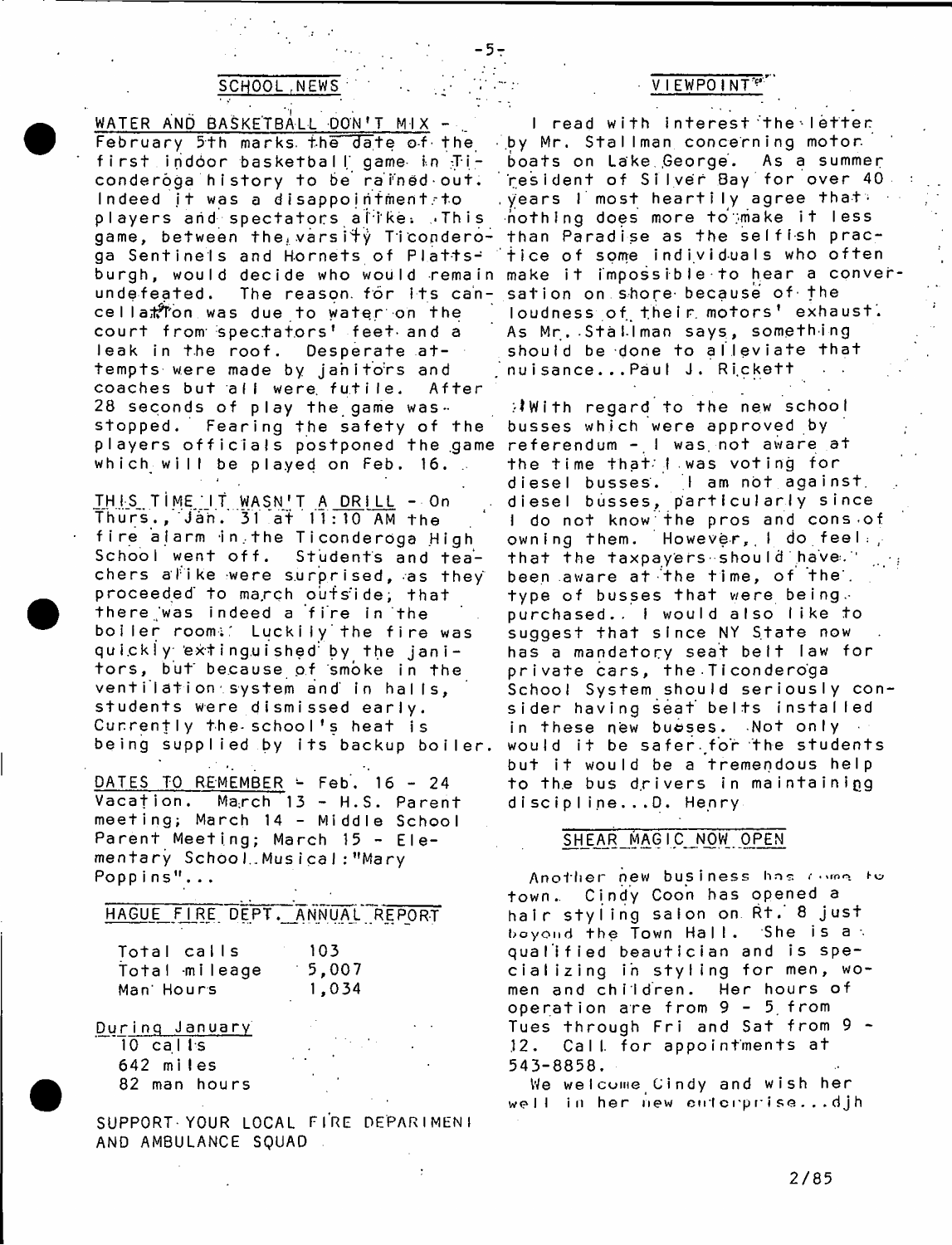## NAT'L AUDUBON CONFERENCE AT YMCA GOVT. CLASS GOES TO WASHINGTON

. . The Silver Bay YMCA convention ·site will host the 1985 biennial National Audubon Convention to be held June 16 through the 21. In add ition, two anniversaries will be celebrated during the conference; the 200th anniversary of  $\cdot$  the birth of John James' Audubon  $\mathcal{L}_{\text{max}}$  and the 100 th anniversary of the Forest Preserve, lands owned by the State of NY in the Adirondack and the Catskill mountain ranges. The conference will address national and. international environmental concerns while focus ing on-ways in which Audubon members work at the local level. to help develop and implement sound, environmental policies.  $\cdot$  This is the first time that a national convention has been on the East Coast'since the 1960's and the first time ever in NY State. Auduboners will stay in historic Adirondack camp rooms on the Silver Bay campus which is . Listed on the national historic ■ r eg i s t e r .  $\mathbf{u}_{\rm{in}}$ 

From: . Audubon Action, the news letter : of Nat'l Audubon Soc.  $Feb.$  1985 edition...ac

# . AMERICAN LEGION

 $\sim 1$ 

. The next regular meeting of  $\cdot$ Hague Rost 1538, American Legion, will be held on Wednesday, March 6 at the Legion home. Town Supervisor and post member Dick Bolton will present information on the new veterans' tax abatement plan, and all Legionnaires and other el.igible veterans are urged to attend. Refreshments willffollow the business meeting.

As soon as new catalogs and prices are received from Valley Forge Flag Co. our flag sale will get underway and will include all sizes and qualities of American flags, as well as flag kits suitable for home installation for those not having a rogulary: flag polo.

. On January 18th eight lucky seniors from the Advanced Govern-  $\blacksquare$ ment'Class at Ticonderoga High School left for one memorable weekend in Washington, DC. When we heard the formal announcement that the inaugural ceremonies and parade were cancelled we were a little disappointed, but not for long! Although we couldn't make the actual presidential inauguration, we were honored when-Congressman Dave Martin (NY 26th Congressional Dis- $\rightarrow$  trict) invited us to a reception on Capitol Hill. We paraded through the halls of the Cannon building behind a 40 piece brass band, which drew all the Congressmen out of their offices! It was quite a sight but nevertheless gave us a feeling that we too were celebrating the 50th Presidential Inauguration. We also took in many sights during this historic weekend which included: The Lincoln Memorial, The Vietnam Veterans Memorial, The Smithsonian Museums of American History, Air and Space, and Natural History, the National Cathedral, the National Archives, Embassy Row, as well as old-town Alexandria and Georgetown. One of the biggest assets of our trip was our supervisor, Mr. William Connors. He encouraged us all to appreciate our national history and heritage, along with giving us insight to- $\mathscr{F}$ wards the future. These factors and many others - contributed to one of the most inspiring weekends of our life that we will cherish for some time to come.

...Toni Cole & Lisa Coffin

### NUCLEAR DUMP SITE

The Adirondack Park has been ruled out as a dumping sile for high-level nuclear waste.

APA Chairman "Woody" Cole announced that draft documents released by the U.S.Dept of Energy formally state that the Adirondack Park has been excluded from further consideration as a potential site for the nation's second highlevel waste depository.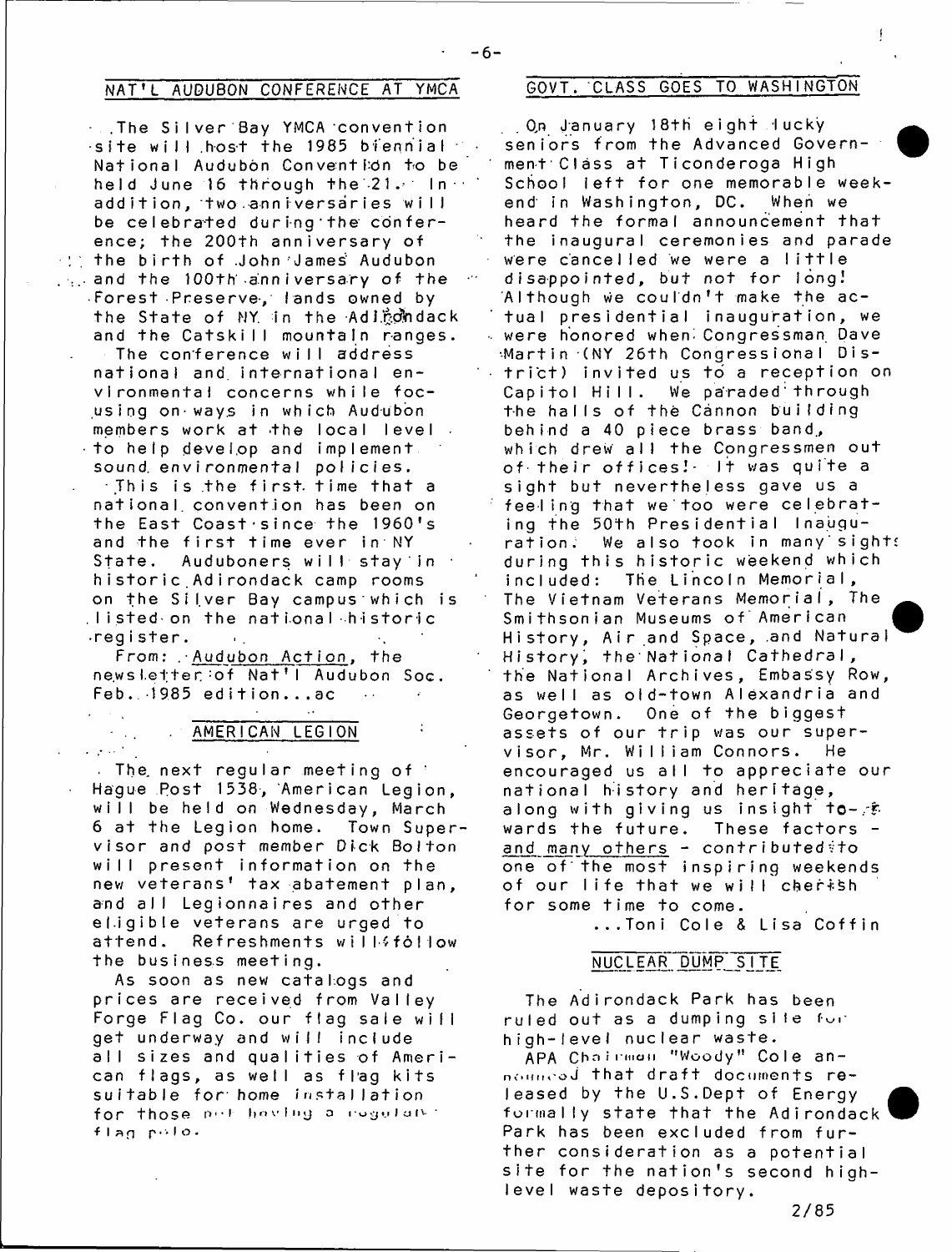BORN - A girt, Tabatha Lynn, to Mr. & Mrs. Richard Hudak, Jr. on December 19 in Middlebury. Happy grandparents are Dick and Beverly Hudak,-Graphite. Tabatha was baptized on;February 10 at The Church of the Cross, Episcopal, Ticonderoga with a reception following at the home of her grandparents.

- \*\*\*\*\*\*\*\*\*\*\*
- DIED John H. Lambert, 75, North Bangor NY on Jan. 23 at his home. He is survived by his wife, brother William B. of Silver Bay and three nieces.
- DIED Rudolph Forgette, Putnam, on January 27. Surviving is a brother, Joseph Forgette, Hague.
- DIED Lula M. Gifford, Graphite, on February 7 -in Moses-Ludington Nursing Home at age 96. Surviving are her

\*Maughter, Esther Belden, sister, Jennie Shattuck, nine grandchildren,  $35$  great-grandchildren and 15 great-GLOGET Grandchildren. TMIRR SW 2TH TAHT 2W3M 3HT JJA

DIED - Dr. Vernon Lippitt of Rochester and Forest Bay on February 3 in Rochester. Surviving are his wife Ruth, four children and brothers, Drs. Gordon and Ronald Lippitt. te is

DIED - Rita Du Guay, mother of Ron Du Guay, Hague, in Sanford, Maine on February 10.

#### \*\*\*\*\*\*\*\*\*\*\*\*

CLIFFORD and BETTY DECKER were honored recently by the NY State Legislature on the occasion of their 55th wedding anniversary. The resolution, complete with seal, was sent to them through the efforts of Assemblyman Neil Kelleher, who incidently read about it in The Hague Chronicle! (More important, he acted on it!

\*BORN - A girl, Ashley Michele, to Michael and Bernadette (Denno) Abare in Porter Medical Center on January 4. Grandparents are Mr & Mrs Bernard Denno,Hague.

*gt folks are as ha'p'py]°as\i* TAHT 2ltfa's3!tb J o f f e r *for most of us make up their minds to be.* **.** *..Abraham Lincoln*

\*\*\*\*\*\*\*\*\*\*\*\*\*\*\*

### SOUNDINGS HIGH SCHOOL HONOR ROLL

The Haque Chronicle has just received a copy of the Second Period Honor Roll and also the Third Period Honor Roll. The following students from Hague were listed on the Second Period Honor Roll:

First Honors: AMI BUSICK, STEPHANIE FITZGERALD, ROBERT GAUTREAU, BRIDGET McDONALD. Second Honors: TRACY BELL, CHERYL COBB, JENNIFER DU GUAY,' JENNIFER FITZGERALD, JODI FRASIER, AMY McKEE, JEFFREY PLASS, JANET ROSS, LANA ROSS, NORMA STRUM, STEPHEN YOUNG

Third Marking Period High Honors: STEPHANIE FITZGERALD, ROBERT GAUTREAU, BRIDGET MCDONALD, NORMA STRUM

Second Honors: TRACY BELL, CHERYL COBB, LYNNE COFFIN, WENDY DUNSMORE, JENNIFER FITZGERALD, JODI FRASIER, AMY McKEE, JEFFREY PLASS, KARA REYNOLDS, JANET ROSS, LANA ROSS, AMBER STULL, TRACY STULL, STEPHEN YOUNG

CONGRATULATIONS AND CONTINUED SUCCESS from all of us at The Hague Chronicle.

## COUNTY PREPARING NEW CALENDAR

The Spring, Summer and Fall Activities Calendar (for Warren County is currently being prepared by the Dept. of Tourism. Any events or activities sponsored by any group in the County should be forwarded to the Tourism Dept, with dates and detailed particulars. The deadline Is March 1.

### CAREER FAIR

On February 26 the Ticonderoga Guidance Dept, will present a Career Fair for Grades 8 and 11 in the Ticonderoga Middle School cafetorium.  $\mathbb{F}_{\sigma}$ 

Over thirty careers will be represented in the two hour program which will enable these students who are presently involved in making plans"concerning education and careers to share in the expertise of persons actively involved in a variety of occupations.

 $\mathbf{1}_{\mathbf{1}}$  ,  $\mathbf{1}_{\mathbf{1}}$ 

Love must be the best life *are miserable wi thout i.t i* **.** *.From "Book of* Days" *by* **Rod McKuen**